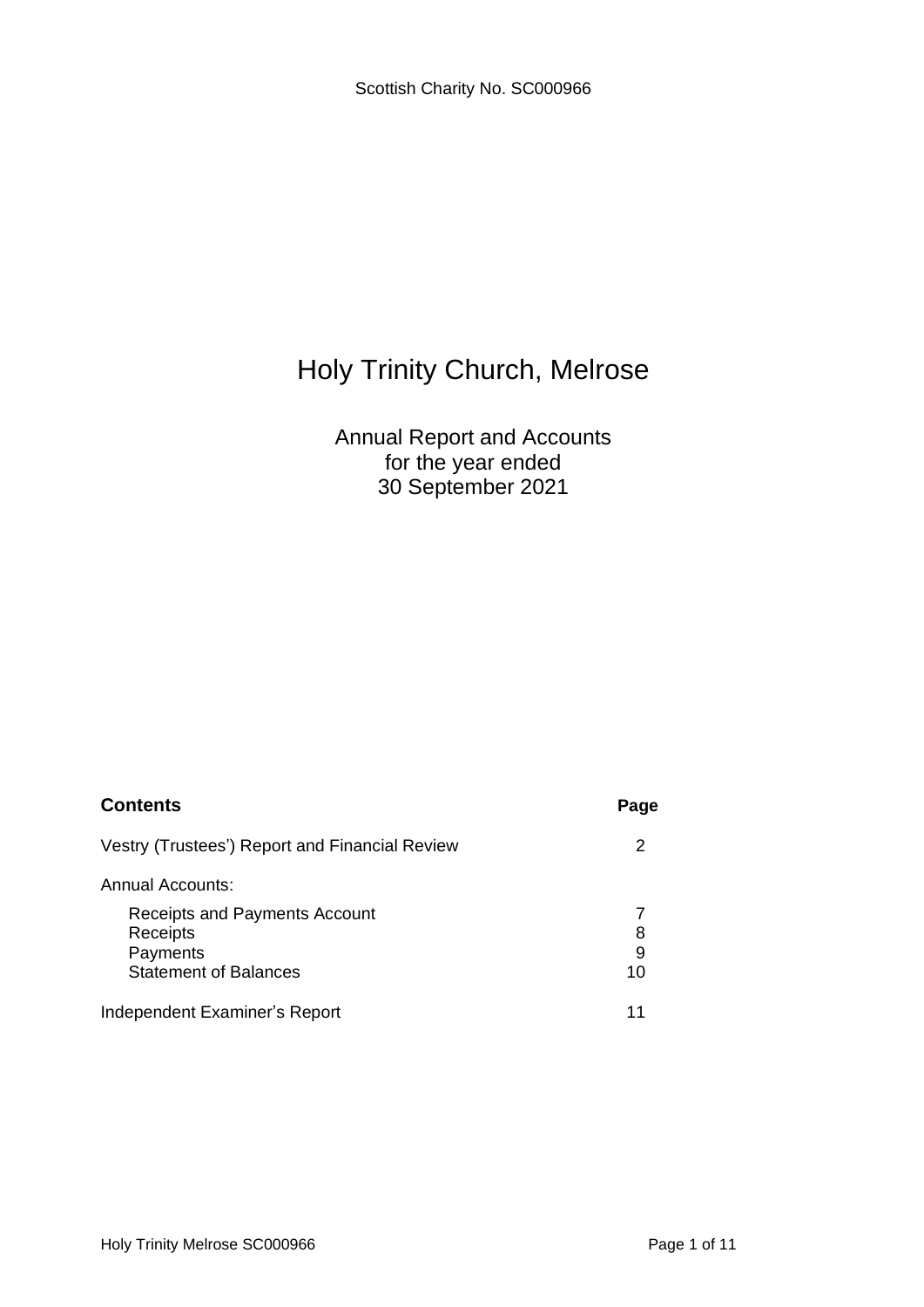# **Report of the Vestry (Trustees) for year ended 30 September 2021**

The Vestry of Holy Trinity Church Melrose, whose members, for the purposes of charities law, act as Trustees of the Church, submits its reports and accounts for the above period.

#### **Objectives**

Holy Trinity Church Melrose is established for the advancement of religion and to provide public benefit.

#### **Structure, governance and management**

Holy Trinity Church Melrose is an unincorporated association governed by a Constitution dated 4 November 1845 and last amended in June 2021. The Church is a member congregation of the Diocese of Edinburgh under the pastoral oversight of the Bishop of Edinburgh and is subject to the Canon Law of the Scottish Episcopal Church.

In accordance with the terms of the Constitution, an annual general meeting of the constituent members of the congregation is held each year at which, inter alia, it is the duty of such members to elect from amongst their number:

- a) up to six ordinary members of the Vestry, of whom three shall retire annually and not be eligible for re-election.
- b) i. Lay Representative; ii Alternate Lay Representative
- c) Area Council Member
- d) People's Warden
- e) A Treasurer, a Secretary, a Fabric Convenor and a Pastoral Care Co-ordinator (elected if the completion of their three-year term of office requires so requires)

The Rector's Warden is appointed annually by the Rector.

The foregoing, together with the Rector, comprise the Vestry, those in b) to e) being ex officio but all being entitled to vote. The names of the current members are shown below.

#### **Composition of the Vestry, December 2020 to November 2021**

|                                      |                          | LICULCU         | <b>Lenguror</b> term |
|--------------------------------------|--------------------------|-----------------|----------------------|
| Rector                               | Rev. Philip Blackledge   |                 |                      |
| Rector's Warden                      | <b>Giles Cuthbert</b>    | Rector appoints | 1 year               |
| People's Warden*                     | John Williams            | AGM 2020        | 3 years              |
| Treasurer                            | John Wood                | AGM 2020        | 3 years              |
| Secretary                            | Jan Howarth              | AGM 2019        | 3 years              |
| <b>Fabric Convenor</b>               | Vaughan Walker           | <b>AGM 2017</b> | resigned             |
| Pastoral Care Co-ordinator           | <b>Ed Creaney</b>        | AGM 2019        | 3 years              |
| Lay Representative*                  | Mervyn Anthony           | AGM 2020        | 3 years              |
| Alternate Lay Representative*        | Vacant                   |                 |                      |
| Borders Area Council Representative* | Mervyn Anthony           | AGM 2020        | 3 years              |
| Members (10; 6 from 9 June 2021)     | Liz Williams, Lay Reader | AGM 2019        | 3 years              |
|                                      | lan Skinner              | AGM 2020        | 3 years              |
|                                      | Pamela Gordon            | AGM 2020        | 6 months             |
|                                      | <b>Caroline Green</b>    | AGM 2020        | 6 months             |
| (*roles elected annually)            | Margaret Jackson         | AGM 2020        | 6 months             |
|                                      | <b>Mary Cuthbert</b>     | <b>AGM 2020</b> | 6 months             |

With the changes brought about by covid and its regulations, along with terms of service ending, a number of people also served briefly at the end of 2020: thanks to Carey Coombs, Tricia Hodgson and Miranda Smyly.

The Treasurer and Secretary, when elected, would normally serve a term of up to three years and may then be eligible for re-election to serve no more than one further such term, after which they should retire.

The Pastoral Co-ordinator and Fabric Convenor would normally serve a term of up to three years and may then be eligible for re-election to serve no more than one further such term, after which they should retire.

Elected Length of term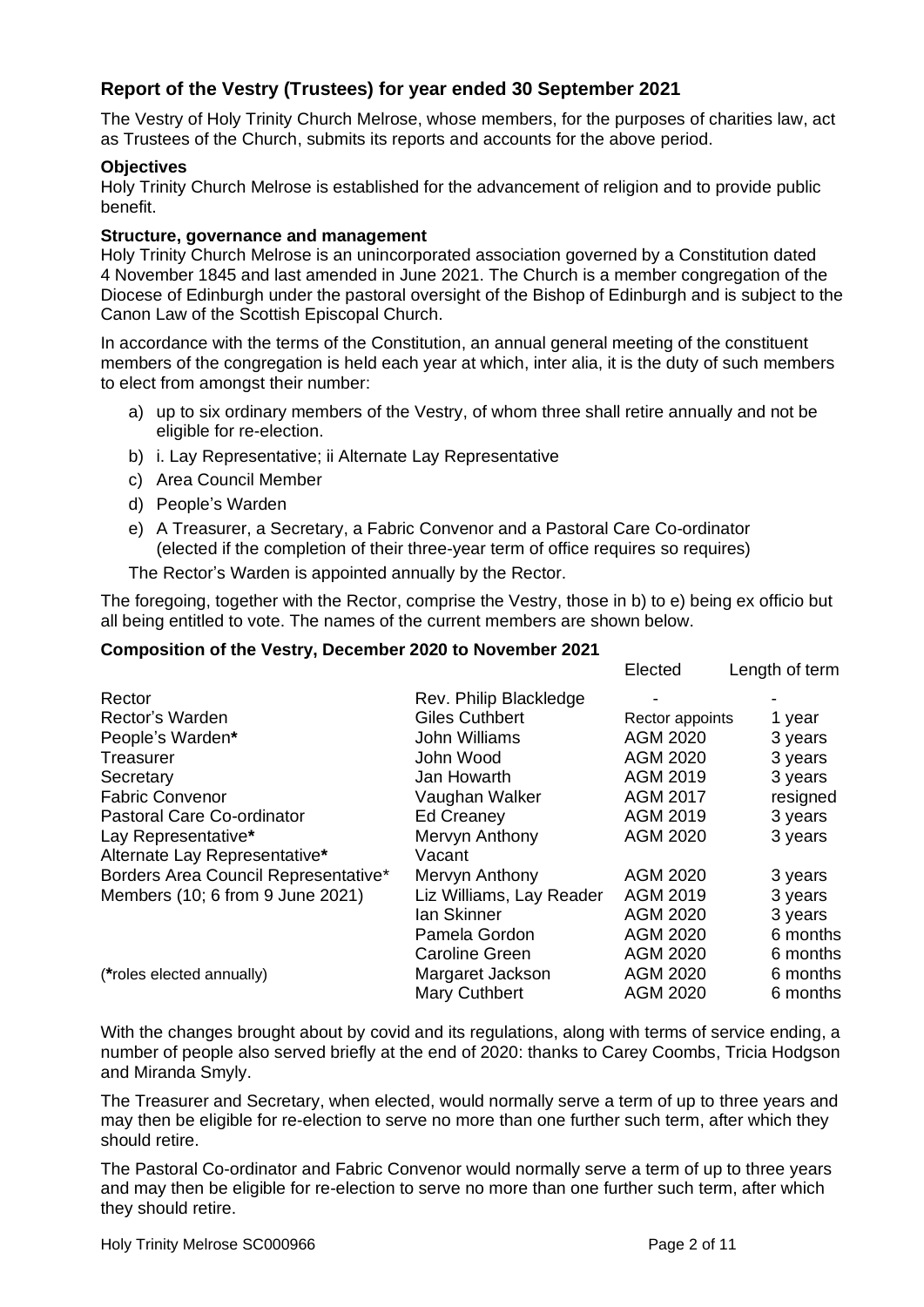Ordinary members are elected for three years and will retire when their term of office is complete. They will not be eligible for re-election that year. If there are not three members who have served three years then the three longest serving should retire unless there are others wishing to resign.

#### **Vestry duties and objectives**

The management of the financial and temporal affairs of the Church is conducted by the Vestry, which has met nine times this year between November 2020 and September 2021. Additionally, Vestry met with the congregation in January 2020 for the AGM, and in April and May as part of the process to discuss and agree a new Constitution for the Church.

The Vestry met via Zoom during lockdown and continues to do so at present. To assist the Vestry during lockdown, a number of members of the congregation kindly agreed to serve for six months to ensure quoracy. They are thanked for their invaluable support during this time.

Vestry has continued using sub-committees to make progress on regular tasks and any actions agreed. Each of the sub-committees has its own terms of reference and remit, along with a convenor, secretary and members. A representative of the Vestry sits on sub-committees where appropriate. The Vestry receives reports and minutes from sub-committees at its meetings.

In addition to the duties defined in the Constitution, the Vestry assists the Rector in all matters affecting the spiritual welfare of the congregation. It also oversees a number of committees and working groups set up to ensure the smooth running of the Church and the pastoral care of all age groups within the congregation and the wider community, having particular regard to the current arrangements of the Protection of Vulnerable Groups (Scotland) Act 2007 and its recently updated amendments.

Through its representatives, the Vestry continues to play an active part in the work of the Churches' Borders Area Council, the Diocesan Synod and the eco-congregation churches network. The Vestry is grateful to the great many people who give freely of their time to keep the church clean and tidy - especially with regard to covid regulations, provide floral decorations, work in the church grounds, participate in services in many different ways, cater and provide refreshments, do pastoral work, reach out to the community, and welcome and support one another. Without them the church could not continue to function and meet its aims and objectives.

#### **Activities and achievements in 2020-21**

This year, as last, has seen considerable curtailment of services and the activities of the various church groups due to Covid and its legislative requirements.

#### **Church services**

In conjunction with legal requirements, and advice and direction from the Diocese, Holy Trinity has adapted to continue its services, mission and work wherever possible.

Members of the Church – particularly the Rector, his wife, the organist and choir – have worked had to deliver and broadcast an online service each Sunday at 11am. This has been supplemented by CDs and DVDs for those without online access. This service continues to be greatly appreciated and is seen by former church members who have moved away, along with new viewers who have not previously attended Holy Trinity Church. The Church was opened for private prayer, and Wednesday Holy Communion service held in Church for limited numbers. All contact has been strictly managed and in line with lockdown health and safety requirements.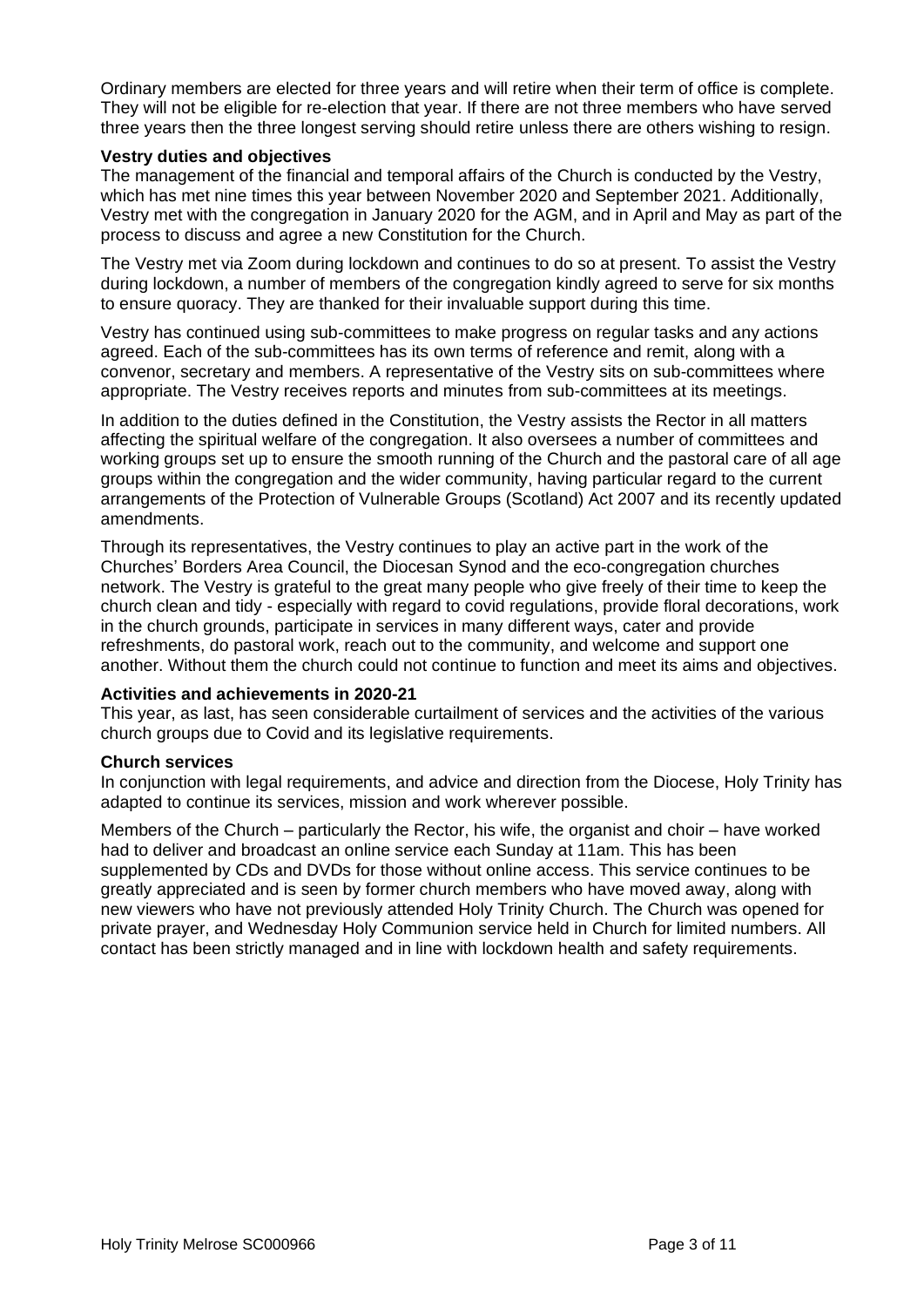# **Group and Committee reports**

# **PVG Annual Safeguarding Report 2021**

| Question                                                                                                                                                                      | <b>Response</b>                                                                                                                                                                   |
|-------------------------------------------------------------------------------------------------------------------------------------------------------------------------------|-----------------------------------------------------------------------------------------------------------------------------------------------------------------------------------|
| Are the SEC Policies for Children and Vulnerable Adults<br>displayed prominently in the Church?                                                                               | Yes                                                                                                                                                                               |
| Is the 'Childline & Silverline' Posters displayed in the and other<br>church premises?                                                                                        | Yes                                                                                                                                                                               |
| Is the name and contact details of the PVG Coordinator<br>displayed within the Church and Church buildings?                                                                   | Yes, church and church hall                                                                                                                                                       |
| Does the PVG Coordinator have a copy of the Child Protection<br><b>Training Booklet?</b>                                                                                      | Yes                                                                                                                                                                               |
| Do they have a copy of the Protecting Vulnerable Adults<br>Booklet?                                                                                                           | Yes                                                                                                                                                                               |
| Are the contact details of the Diocesan Protection Officer and<br>the Provincial Officer for the Protection of Children and<br>Vulnerable Adults displayed within the Church? | Yes, Provincial Officer only                                                                                                                                                      |
| Does the Vestry have safeguarding on its agenda at each<br>meeting?                                                                                                           | Yes                                                                                                                                                                               |
| Is an Annual Safeguarding Report presented to the Church<br>AGM?                                                                                                              | Yes                                                                                                                                                                               |
| Has the Vestry identified a 'Regulated Work Employer'?                                                                                                                        | Yes, Philip Blackledge, Rector                                                                                                                                                    |
| Has the Vestry compiled a register of 'Regulated Work Positions'<br>and 'Positions of Trust' within the Church?                                                               | Yes, Sunday School and Pastoral Group                                                                                                                                             |
| Safe recruitment and Management of Volunteers/Staff                                                                                                                           |                                                                                                                                                                                   |
| Who asks a person if they are willing to carry out regulated work<br>or a position of trust within the Church on behalf of the Vestry?                                        | Philip Blackledge, Rector                                                                                                                                                         |
| How is this publicised?                                                                                                                                                       | Personal invitation/church notices                                                                                                                                                |
| Are job descriptions provided for the work required?                                                                                                                          | Yes                                                                                                                                                                               |
| How are they given eg verbally, in writing?                                                                                                                                   | JDs available for Sunday School helpers<br>and pastoral care group which are both<br>volunteer positions                                                                          |
| Is the person interviewed, or the work discussed with the person<br>before they take it on? Who does this?                                                                    | Yes, volunteers informally assessed;<br>work entailed discussed with Rector                                                                                                       |
| Are references obtained for each person taking on regulated<br>work or a position of trust, whether voluntary or paid?                                                        | References normally only taken up for<br>paid positions                                                                                                                           |
| Is a PVG application made and the approval of the Provincial<br>Officer received BEFORE anyone starts regulated work?                                                         | No. This is the case wherever possible;<br>individuals awaiting PVG membership<br>might occasionally work under<br>supervision                                                    |
| Does each volunteer and any paid staff have an identified<br>supervisor to whom they report? Please provide names.                                                            | Yes. Pastoral care reports to Rector;<br>Sunday School to Sunday Sschool<br>Supervisor                                                                                            |
| Has each regulated work volunteer and paid staff been issued<br>the appropriate pocket card of good practice?                                                                 | Yes. Cards also on church/hall<br>noticeboards                                                                                                                                    |
| Please detail any training provided within your Church                                                                                                                        | Last formal training was in 2019.<br>Planned future safeguarding training<br>sessions would be open to members of<br>other congregations but none held since<br>start of pandemic |
| Do you keep records of safeguarding training?                                                                                                                                 | Yes                                                                                                                                                                               |
| Have the Rector, Vestry Chair and Secretary been informed of<br>the contents of this return?                                                                                  | Yes                                                                                                                                                                               |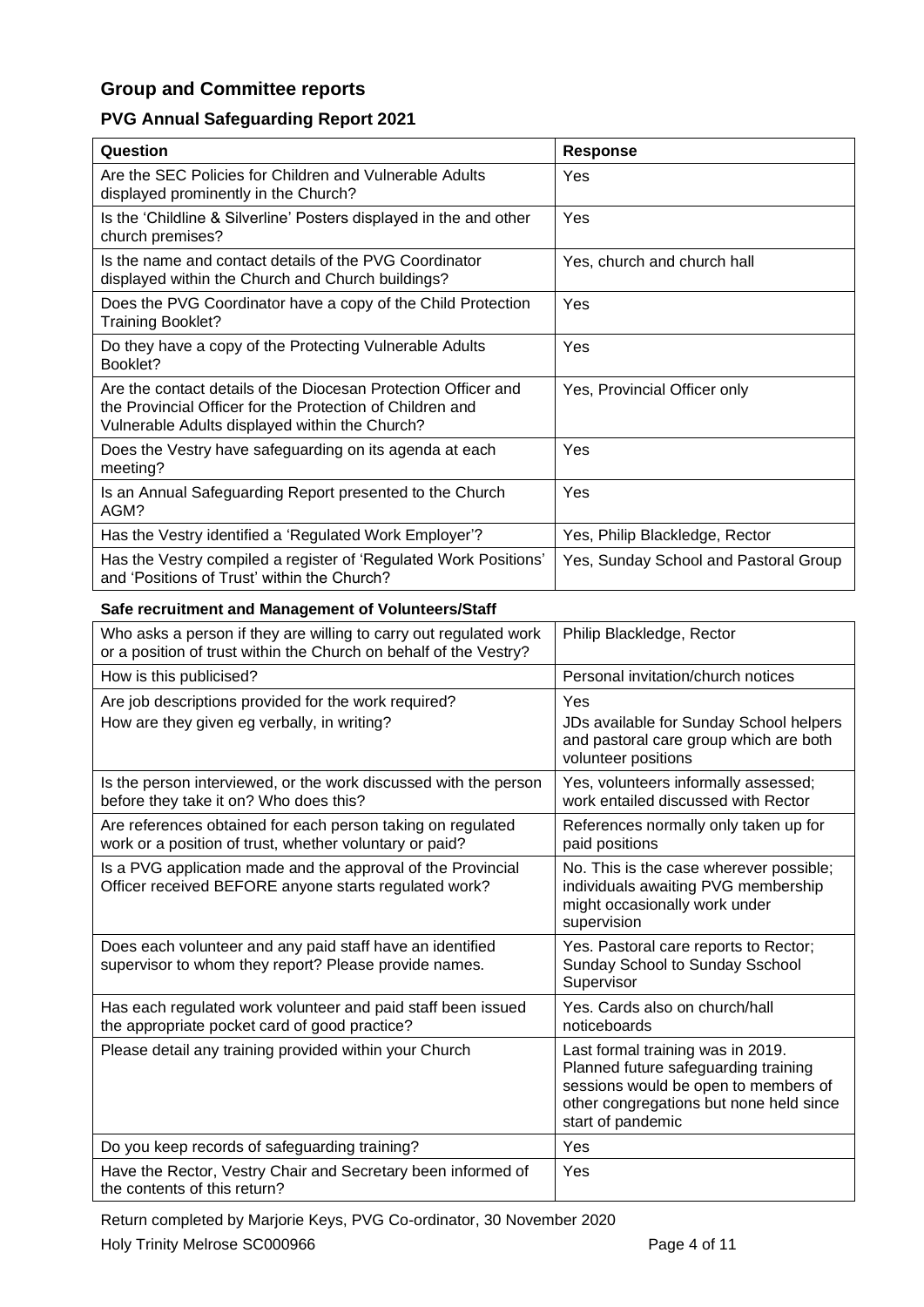#### **Lay Representative report**

Greetings to everyone both present in church and online and I will try to ensure that this report is short factual and hopefully informative.

Firstly, I have not been able to meet with many of you due to the Covid situation but hopefully that will change with time and if re-appointed as Lay Representative I will be happy to listen to anyone's concerns that they wish to be fed to the Diocese as that is part of my role.

So, what happened at Diocesan Synod this past year?

Having just been appointed in the early part of the year I was only able to listen in to the proceedings for the March meeting and a major part of the Bishop's Address focussed on the way the church had dealt with the Covid-19 Pandemic and he was extremely grateful for the way clergy and congregations had responded and coped. Mention was also made of the churches need to ensure that "Safeguarding" was maintaining a high priority and that each congregation should have a fully trained "Safeguarding Officer".

The October meeting of Synod was mainly about finances for the Diocese. It was good to see that the Diocese had provided funds to help vestries, congregations and indeed clergy to survive in this difficult time and whilst that had impacted on the overall funding for the diocese they were not yet in dire straits. Indeed, funds are available from the Diocese to help vestries meet the costs of continuing operating. Holy Trinity has applied to the fund for assistance towards our new live streaming camera which has been very successful in reaching out to many, not only locally but worldwide.

Bishop John in part of his address to Synod stated:

*"I know that many of us are weary. Deeply fatigued. Unable, as yet, to discern our destination. It's not so much the long hours of work but the living with uncertainty, the dealing with constant change, the need to navigate in unexplored waters, surrounded by people whose own fears and insecurities either reinforce ours or are, in some perverse way, blamed on us. I hear this, I see this, I experience this for myself and, therefore, I repeat my thanks to our clergy, our vestries and all our people for their resolve. This remains a time for patience and kindness, a time to weather the storm, to see where the wind takes us; it is not yet a time to throw our cargo overboard."* 

Whilst it may not be part of Synod, so perhaps outwith, the terms of this report I feel I must mention the fact that Bishop John took the opportunity to say during his visit to Holy Trinity recently that he was delighted with the way we had responded during the pandemic and that the choir and the services, both recorded and online, had enabled many people to feel supported.

Thank you and it is now time to wake up again!

Hopefully see you all soon. Mervyn Anthony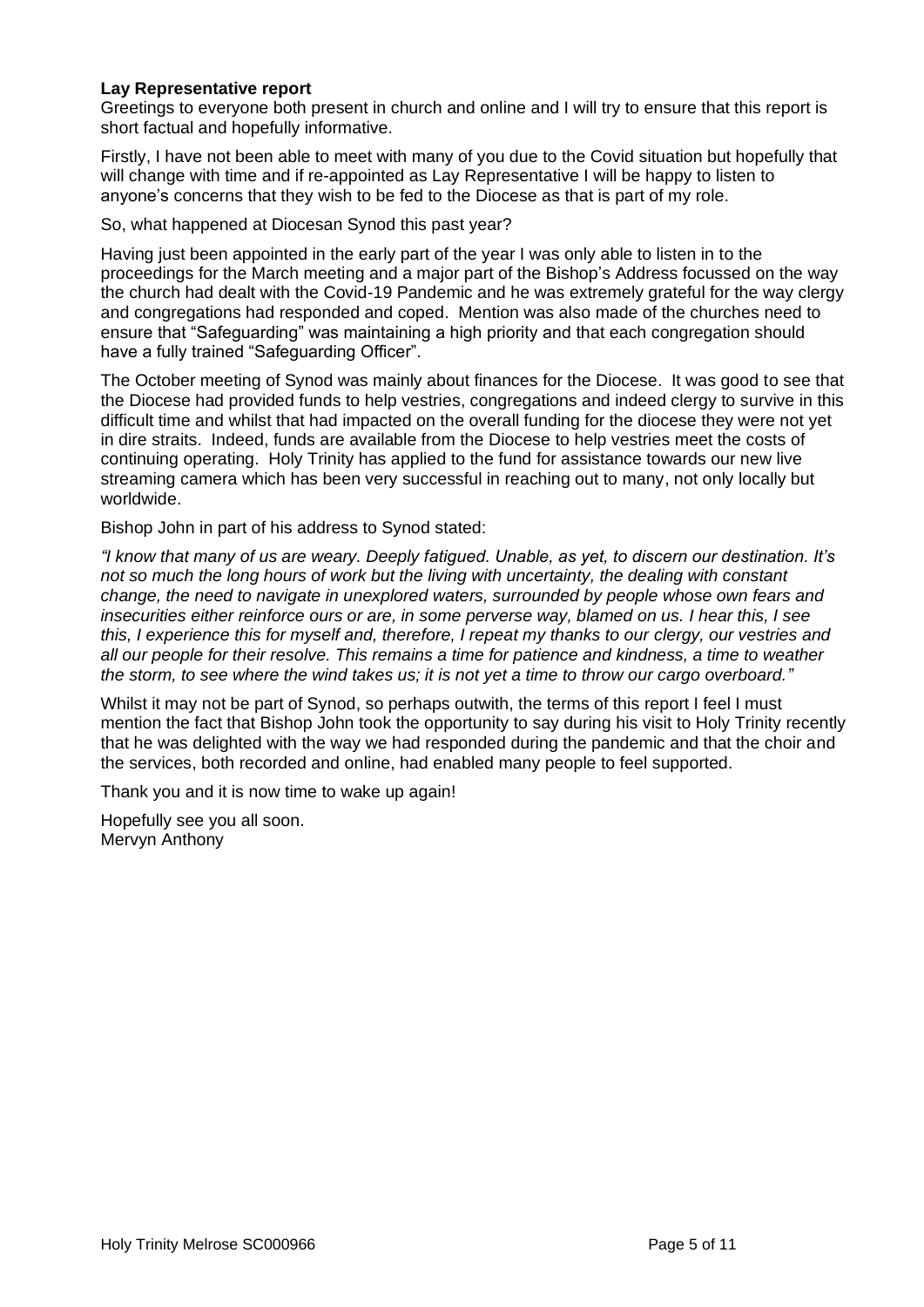## **Financial Review**

#### **Financial position at 30 September 2021**

The Church's income continues to derive predominantly from congregational giving (receipts 2020- 21 £67036, 2029-20 £66,001). It continues albeit restricted by Covid to undertake fundraising for general church purposes (2020-21 £987, 2019-20 £1,878). The major item of expenditure remains that of paying fro a full-time stipendiary priest (2020-21 £36033, 2019-20 £35563). The Church showed a deficit of -£2097 in 2019-20 on a receipts and payments basis. For 2020-21 the accounts show a small surplus of £1,242.13 remarkable considering the covid situation. With an increased emphasis on stewardship added to the level of reserves currently held the Vestry hopes the Church can continue to flourish.

#### **Reserves**

It is the policy of this church to hold in reserves the amounts for general running costs required to cover likely needs, should there be unexpected falls in congregational income at any time. The amounts required differ from item to item, and depend upon the nature of the expenditure, its legal or contractual station, and the nature of alternative provision. It is also our policy to hold additional amounts for large unexpected building repairs (£5,000), shortfalls in appeals for necessary projects (£5,000), and start up costs for core outreach ventures (£2,000). At 30 Sept 2021 the Church held £110,429 in reserves. The Trustees consider it prudent to hold more than this for the delayed but still expected replacement of the Church heating system which will be costly and subject to an appeal. When the covid situation is further resolved the Trustees intend to return to this issue.

At the year end the Church held unrestricted funds of £103,301. A proportion of this will contribute to the costs of the new heating system.

The Church relies on the contributions of many unpaid volunteers to meet certain pastoral, community and stewardship needs. The Vestry particularly thanks those individuals who have organised fund raising events this year.

#### **Conclusion and plans for the future**

Vestry will continue to play its part in all of its spiritual and pastoral work. Also, whilst being mindful of the current and foreseeable pressures upon personal budgets, every effort will be made to increase income through fundraising and by encouraging members of the Congregation to review their personal stewardship.

In conclusion Vestry wishes to thank the various groups and guilds who contribute to the smooth running of the church, its appearance and services and to all members of the Congregation who help in so many different ways in carrying out the work of the Church and without whom nothing would be possible.

BY ORDER OF THE VESTRY Jan Howarth (Vestry Secretary)

howarth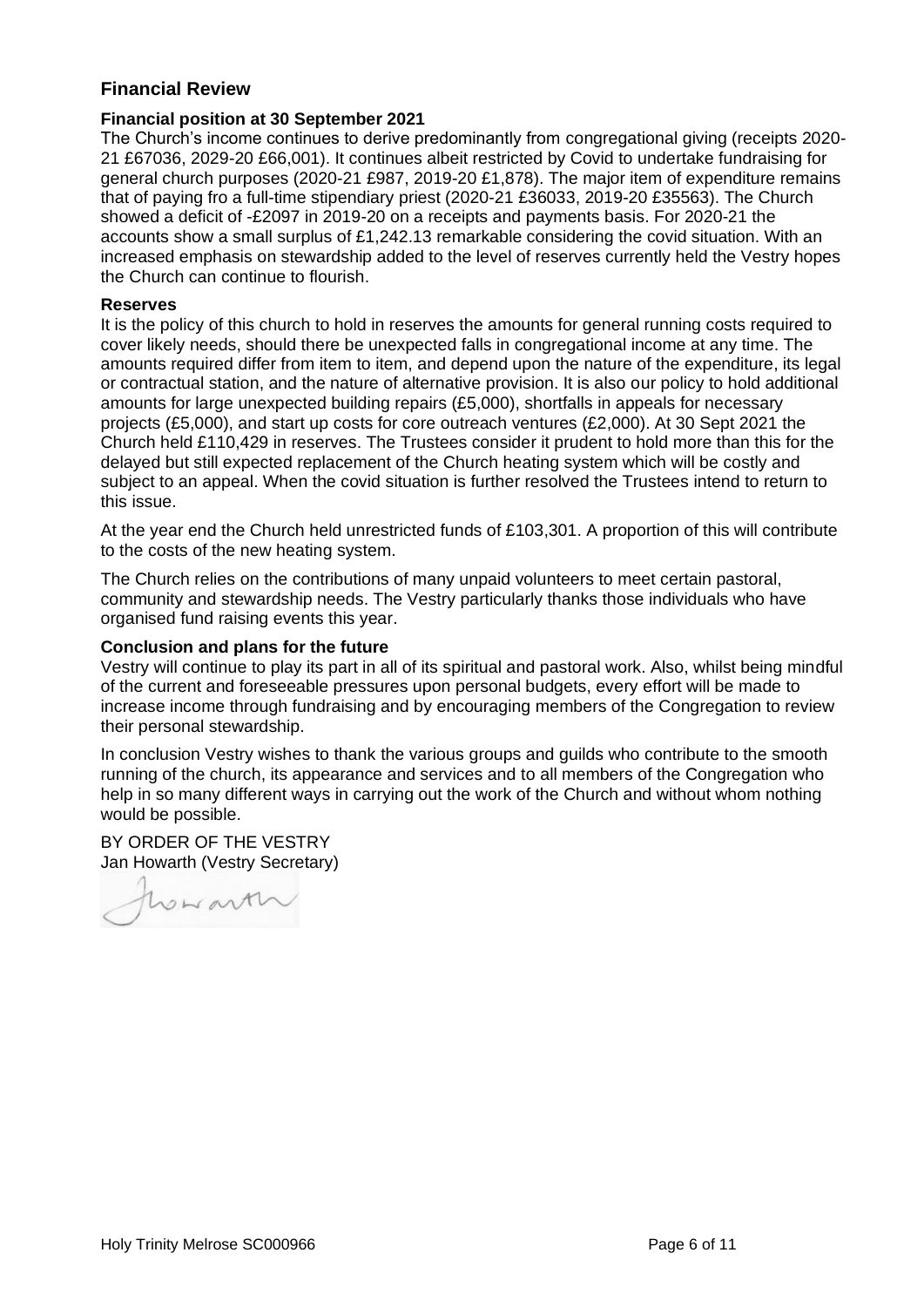#### **Receipts and Payments Account**

#### **For the year ended 30th September 2021**

| <b>RECEIPTS</b>                                   | <b>Unrestricted</b> | Restricted | Total            | Total            |
|---------------------------------------------------|---------------------|------------|------------------|------------------|
| (see attached schedule)                           | Funds               | Funds      | 2021             | 2020             |
| <b>Donations and grants</b>                       |                     |            |                  |                  |
| <b>Congregational Giving</b>                      | 44,604              |            | 44,604           | 44,403           |
| Gift aid on congregational giving/donations       | 11,265              |            | 11,265           | 12,224           |
| Donations & Legacies                              | 10,375              | 792        | 11,167           | 9,374            |
| <b>Grants &amp; Trusts</b>                        | 250                 |            | 250              | 1,584            |
|                                                   | 66,494              | 792        | 67,286           | 67,585           |
| <b>Charitable Activities for Generating Funds</b> |                     |            |                  |                  |
| Use of Church and grounds                         | 925                 |            | 925              | 100              |
| Concerts                                          | 0                   |            | 0                | 294              |
| Fayres, coffee mornings etc.                      | 987                 |            | 987              | 1,878            |
| Sundry                                            |                     |            | 0                | 0                |
|                                                   | 1,912               | $\pmb{0}$  | 1,912            | 2,272            |
| <b>Investment Income</b>                          |                     |            |                  |                  |
| Investment Income                                 | 1,166               |            | 1,166            | 1,052            |
| Interest                                          | 101                 | 51         | 151              | 361              |
|                                                   | 1,267               | 51         | 1,317            | 1,414            |
| Other income                                      |                     |            |                  |                  |
| Miscellaneous                                     | 2,004               | 0          | 2,004            | 87               |
|                                                   |                     |            |                  |                  |
| <b>Other Incoming Resources</b>                   |                     |            |                  |                  |
|                                                   |                     |            | 0                | 0                |
|                                                   |                     |            |                  |                  |
|                                                   |                     |            | 0<br>$\mathbf 0$ | 0                |
|                                                   | 0                   |            |                  | $\boldsymbol{0}$ |
|                                                   |                     |            |                  |                  |
|                                                   | 71,677              | 843        | 72,519           | 71,357           |
| <b>PAYMENTS</b>                                   |                     |            |                  |                  |
| (see attached schedule)                           |                     |            |                  |                  |
| <b>Charitable Activities</b>                      |                     |            |                  |                  |
| <b>Clergy and Ministry Costs</b>                  | 39,725              |            | 39,725           | 39,532           |
| <b>Worship Costs</b>                              | 9,559               |            | 9,559            | 4,992            |
| <b>Fabric Costs</b>                               | 9,245               | 7,509      | 16,754           | 18,719           |
| Quota (diocesan dues)                             | 7,396               |            | 7,396            | 7,576            |
| Donations to other charities                      | 700                 |            | 700              | 2,637            |
|                                                   |                     |            |                  |                  |
|                                                   | 66,625              | 7,509      | 74,134           | 73,455           |
| <b>Difference Between Receipts and Payments</b>   | 5,052               | $-6,666$   | $-1,614$         | $-2,097$         |
| <b>Opening Fund Balances</b>                      | 28,983              | 24,614     | 53,597           | 55,694           |
| Transfers between Unrestricted and Restricted     | 10,821              | $-10,821$  |                  |                  |
| <b>Fund Balances carried forward</b>              | 44,855              | 7,128      | 51,982           | 53,597           |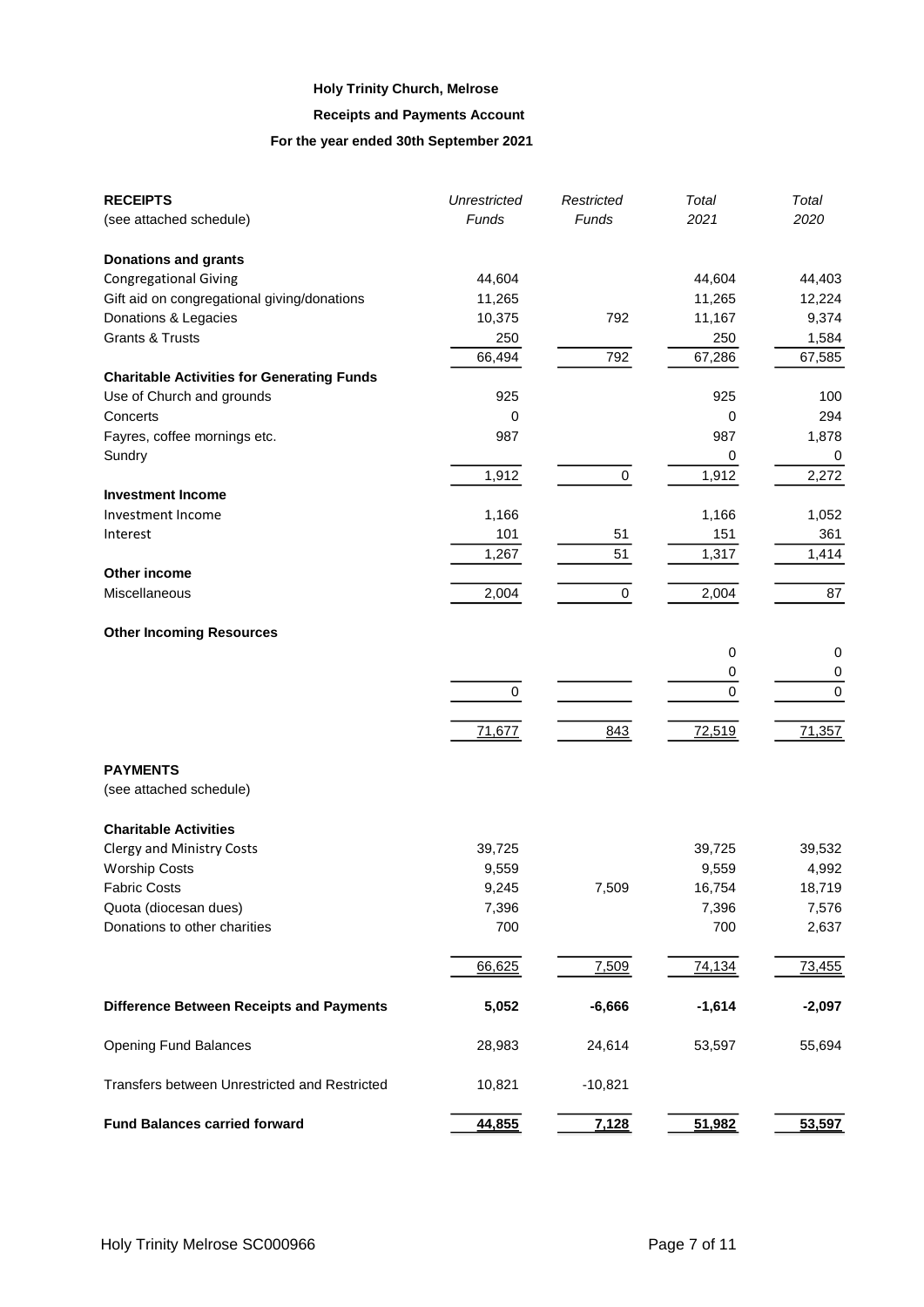## **Receipts for the year ended 30th September 2021**

|                                        | 2021        |       | 2020             |       |
|----------------------------------------|-------------|-------|------------------|-------|
| <b>Receipts</b>                        | £           | £     | £                | £     |
| <b>Congregational Giving</b>           |             |       |                  |       |
| Regular giving                         | 42262       |       | 36789            |       |
| <b>Tax Reclaimed</b>                   | 11265       |       | 12224            |       |
| Free Will Offering (FWO)               | 1552        |       | 3920             |       |
| <b>Ordinary Collections</b>            | 790         |       | 3695             |       |
| Donations                              | 11167       |       | 9374             |       |
|                                        |             | 67036 |                  | 66001 |
| <b>Grants Investments &amp; Trusts</b> |             |       |                  |       |
| Diocesan Grants                        | $\mathbf 0$ |       | 234              |       |
| Investment Income                      | 1166        |       | 1052             |       |
| <b>Trusts</b>                          | 250         |       | 1350             |       |
| Interest                               | 151         |       | 361              |       |
|                                        |             | 1567  |                  | 2998  |
|                                        |             |       |                  |       |
| <b>Fund Raising Activities</b>         |             |       |                  |       |
| Fayres                                 | 987         |       | 1878             |       |
| Concerts                               | $\pmb{0}$   |       | 294              |       |
| Other                                  |             |       |                  |       |
|                                        |             | 987   |                  | 2172  |
| <b>Sundry Income</b>                   |             |       |                  |       |
| Use of Church                          | 925         |       | 100              |       |
| Church Yard                            | 1034        |       | $\boldsymbol{0}$ |       |
| Miscellaneous                          | 970         |       | 87               |       |
|                                        |             | 2929  |                  | 187   |
|                                        |             | 72519 |                  | 71357 |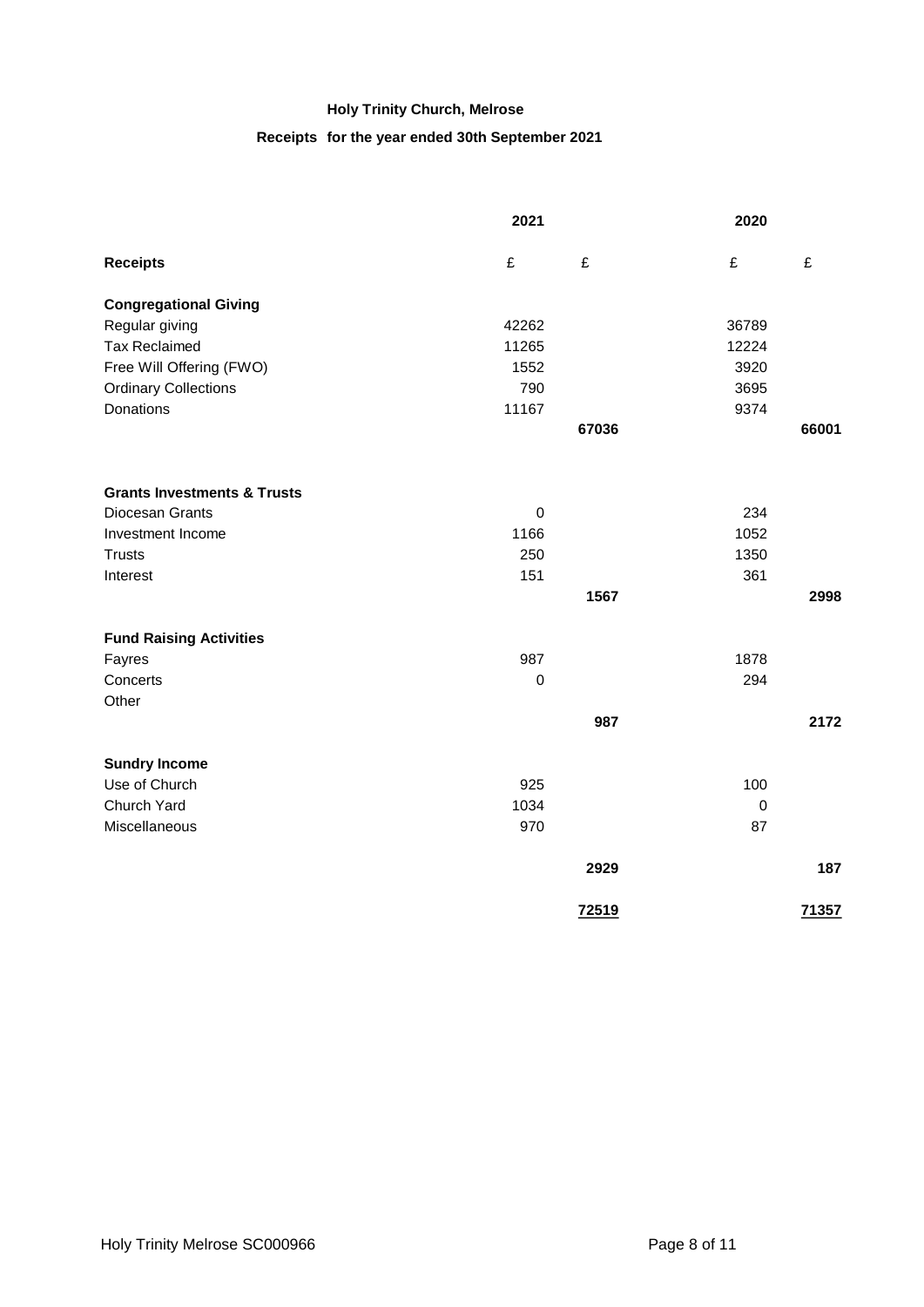#### **Payments for the year ended 30th September 2021**

|                                        | Note | 2021  |                    | 2020  |       |
|----------------------------------------|------|-------|--------------------|-------|-------|
|                                        |      | £     | $\pmb{\mathsf{f}}$ | £     | £     |
| Stipend (Including National Insurance) |      | 27339 |                    | 26912 |       |
| <b>Pension Contributions</b>           |      | 8694  |                    | 8651  |       |
|                                        |      |       | 36033              |       | 35563 |
| Council Tax                            |      | 2693  |                    | 2649  |       |
| Travel                                 |      | 0     |                    | 234   |       |
| Telephone                              |      |       |                    |       |       |
| <b>Office Costs</b>                    |      | 639   |                    | 1085  |       |
| Conferences & Travel                   |      | 360   |                    | 0     |       |
|                                        |      |       | 3692               |       | 3968  |
| Quota                                  |      | 7396  | 7396               | 7576  | 7576  |
| Premises costs                         |      |       |                    |       |       |
| - Heat & Light                         |      | 3551  |                    | 6647  |       |
| - Insurance                            |      | 4504  |                    | 4579  |       |
| - Premises                             |      |       |                    | 0     |       |
|                                        |      |       | 8055               |       | 11226 |

| 4928        |      | 4492 |      |
|-------------|------|------|------|
| 3666        |      | 2808 |      |
| 0           |      | 108  |      |
|             |      |      |      |
|             | 8594 |      | 7408 |
|             |      |      |      |
| 48          |      | 394  |      |
| 105         |      | 85   |      |
| 81          |      | 8    |      |
| 4886        |      | 4480 |      |
| $\mathbf 0$ |      | 0    |      |
|             |      |      |      |
| 3450        |      |      |      |
|             |      |      |      |
| 1094        |      | 110  |      |
|             | 9664 |      | 5077 |
| 700         | 700  | 2637 | 2637 |
|             |      |      |      |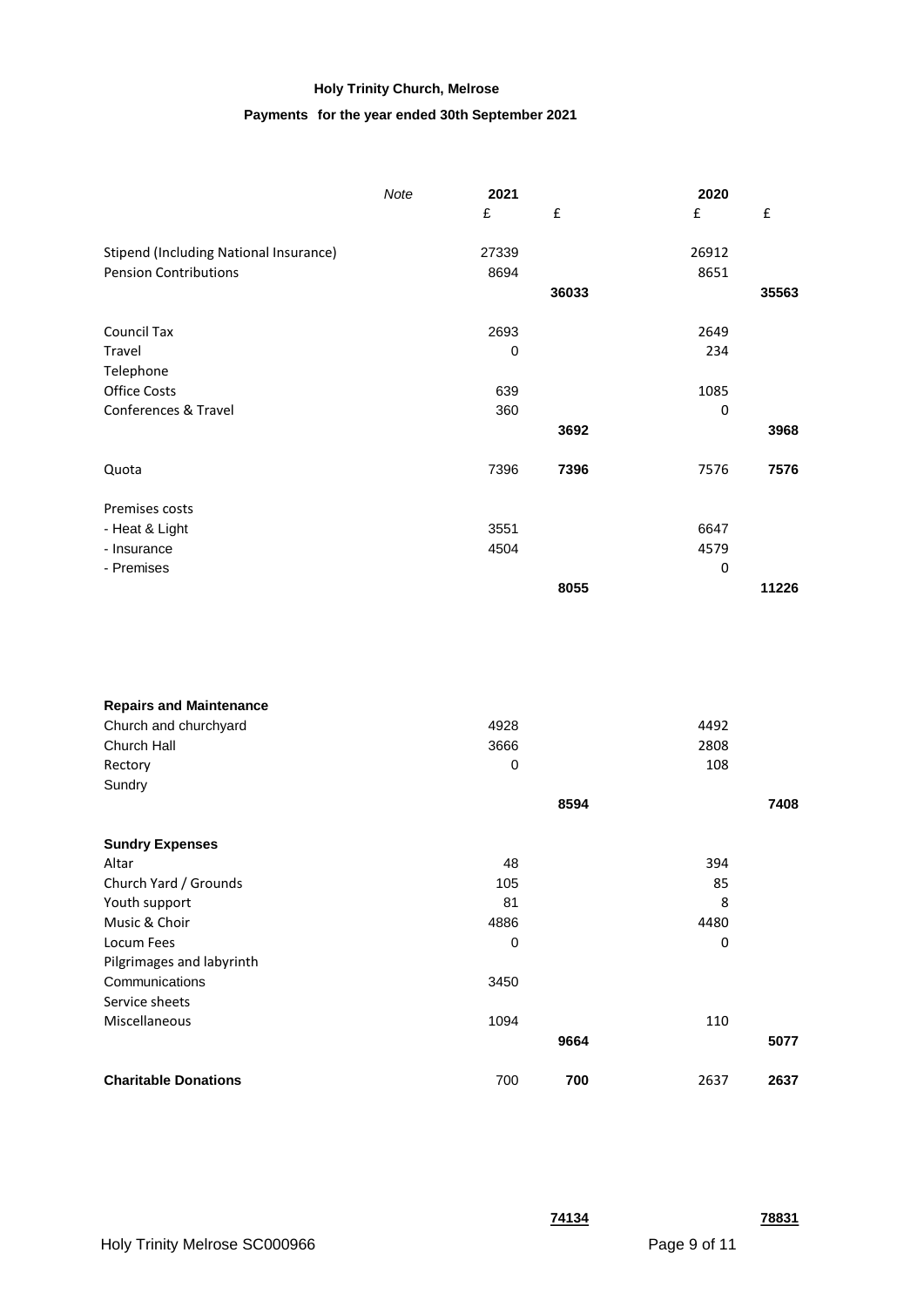#### **Holy Trinity Church, Melrose Statement of Balances at 30th September 2021**

|                                                      | <b>Unrestricted Restricted</b> |                | Total          | <b>Total</b> |
|------------------------------------------------------|--------------------------------|----------------|----------------|--------------|
|                                                      | 2021                           | 2021           | 2021           | 2020         |
|                                                      | £                              | £              | £              | £            |
| Bank balances at start of year                       | 28983                          | 24614          | 53597          | 55694        |
| <b>Difference Between Receipts and Payments</b>      | 5052                           | -6666          | $-1614$        | $-2097$      |
| <b>Transfer between Unrestricted and Restricted</b>  | 10821                          | -10821         | 0              | 0            |
| Bank balances at year end                            | 44855                          | <u>7128</u>    | 51982          | 53597        |
| <b>Unit Trust Pool Investments</b><br>(cost £20,097) | 58447                          |                | 58447          | 50392        |
| Value at the End of September 2021                   |                                |                |                |              |
| <b>Assets</b>                                        |                                |                |                |              |
| Gift aid                                             |                                |                |                |              |
| Due by Trinity Centre to Church                      | 0                              |                |                | 11276        |
| Sundry                                               |                                |                |                |              |
|                                                      | $\overline{0}$                 | $\overline{0}$ | $\overline{0}$ | 11276        |
| <b>Liabilities</b>                                   |                                |                |                |              |
| Accrued charges and provisions                       |                                |                |                |              |
| Due to Church by Trinity Centre                      |                                | 0              |                | 11276        |
|                                                      | $\overline{0}$                 | $\overline{0}$ | $\overline{0}$ | 11276        |

| <b>Movement in Restricted Funds</b> | Fabric<br><b>Fund</b> | <b>Trinity</b><br><b>Centre</b> | Total    |
|-------------------------------------|-----------------------|---------------------------------|----------|
|                                     |                       |                                 |          |
| Opening balances                    | 9509                  | 15105                           | 24614    |
| Receipts                            | 34                    | 809                             | 843      |
| Transfer                            |                       | $-10821$                        | $-10821$ |
| Payments                            | 3843                  | 3666                            | 7509     |
| Balances at 30th September 2021     | 5700                  | 1428                            | 7128     |

Signed on behalf of the Vestry

John D Wood

\_\_\_\_\_\_\_\_\_\_\_\_\_\_\_\_\_\_\_\_\_\_\_\_\_\_\_\_\_\_\_\_\_\_\_\_\_\_\_\_John Wood ( Hon. Treasurer)